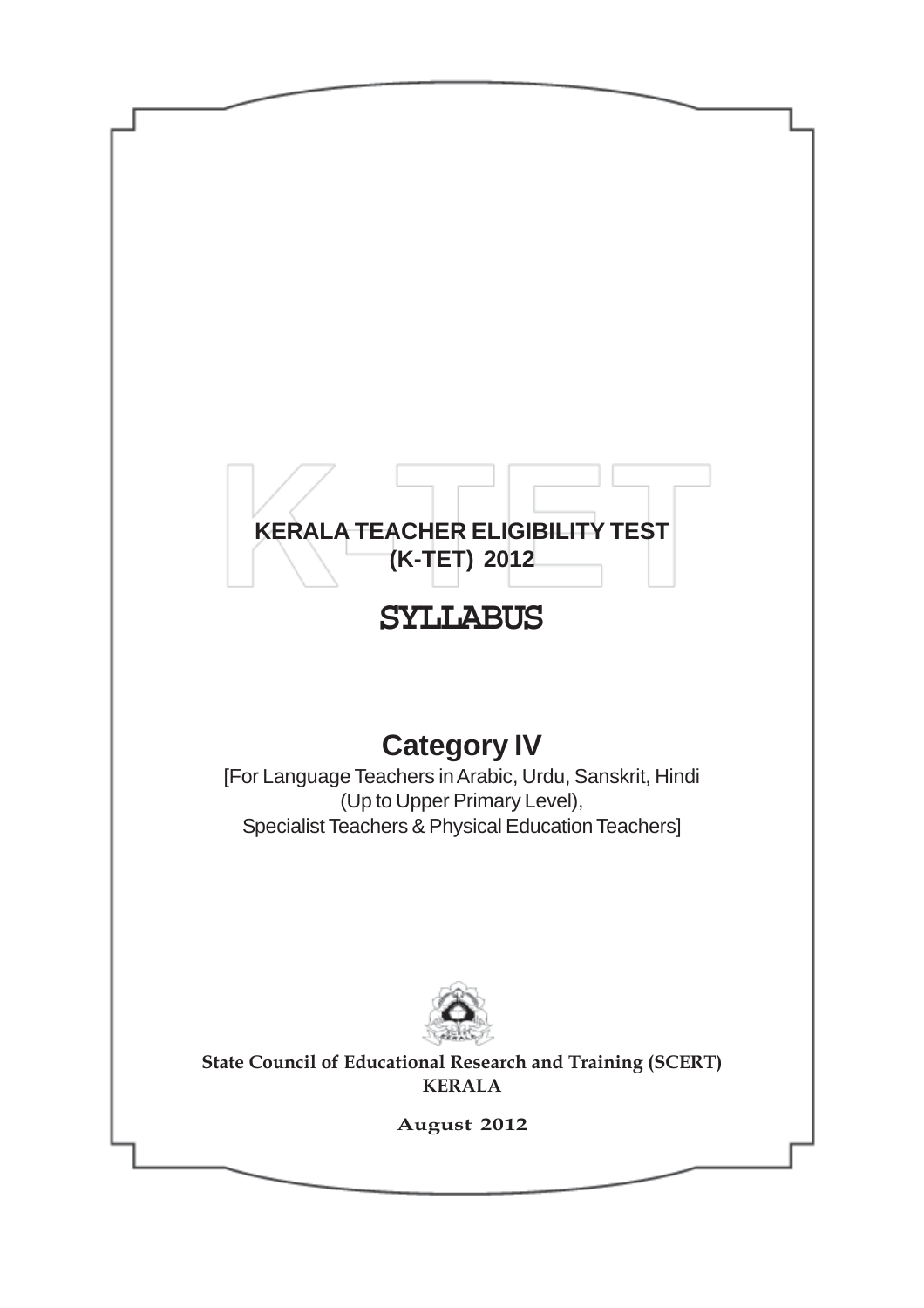# **KERALA TEACHER ELIGIBILITY TEST 2012 -'13 Category IV SYLLABUS 1. ARABIC**

العربية

يتضمن هذا قسمين. الأسئلة في القسم الأول (٥٠ سؤالا) تستهدف اختبار قابلية استيعاب اللغة وقابلية التخمين (Inference) وقابلية تطبيق قواعد اللغة (Grammar)، وقابلية الألفاظ (Verbal Ability) والوعي عن تاريخ الأدب العربي قديما وحديثا. الأسئلة في القسم الثاني (٣٠ سؤالا) تحتوي على العلم التربوي لتنمية اللغة ( Pedagogy of Language Development) لكل سؤال علامة واحدة.

المواد للقسم الأولى

- ءِ اللغة العربية: تاريخها وامثيارْ اتها و آدابها و أهميتها في العصر الجاهلي و الإسلامي و الـعصير -الحديث - نظر ية عامة (١٠ أسئلة)
	- . القرآن الكريم والأحاديث النبوية وأثر ها في الأدب العربي (٥ أسئلة)
	- . الاستيعاب يكون على أساس فقرة وسطور من المنظومة غير مألوفة (١٠ أسئلة)
		- . علم النحو والصرف والبلاغة والعروض (١٥٠سؤالا)
- . المواد في كتاب الدارس وكتاب المدرس في المدارس الرسمية في كير الا من الصف الأول إلى الصف الثامن (١٠ سؤالا)

المواد للقسم الثاني

**2/18**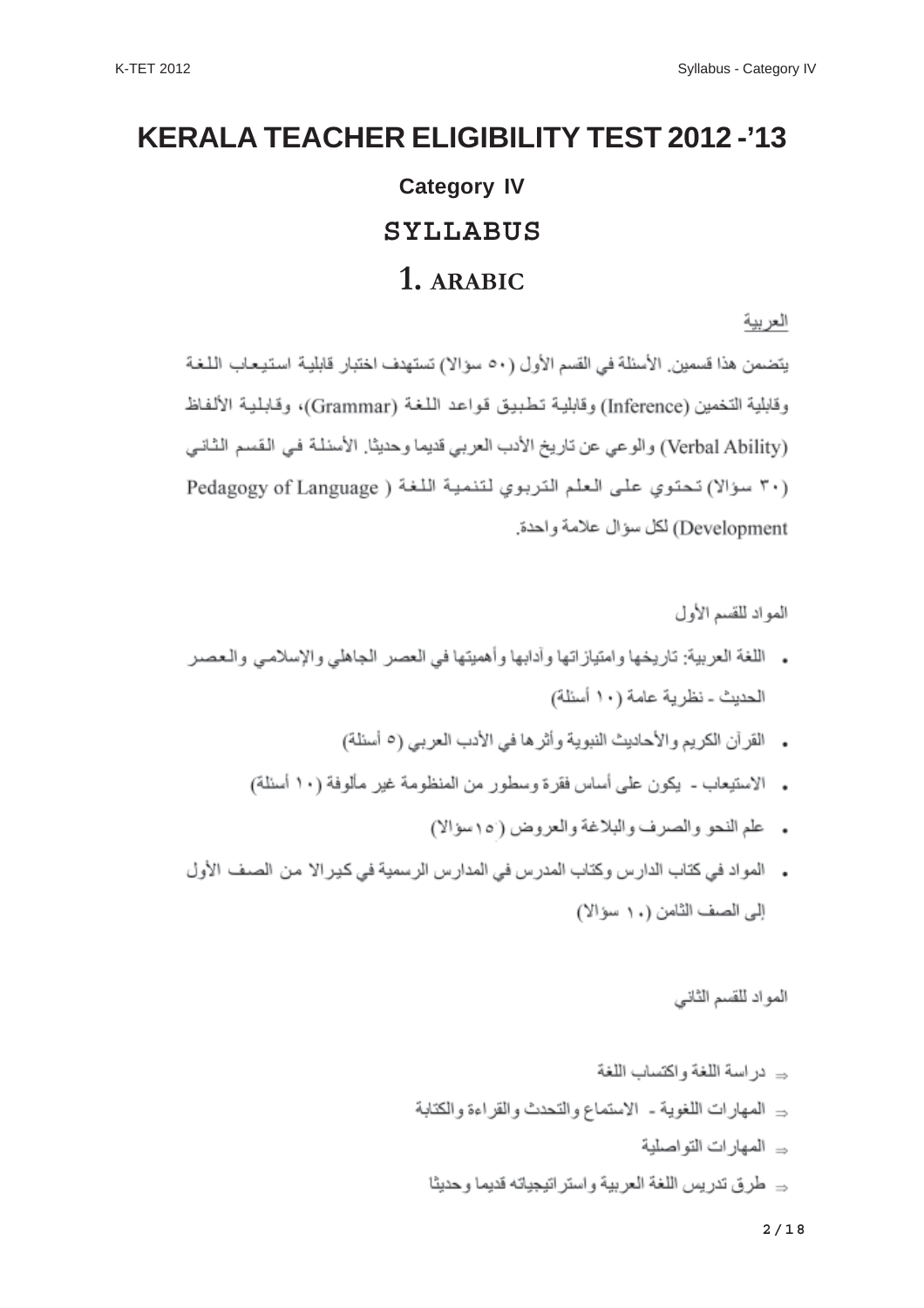- → تدريس القواعد الروية الانتقادية عن دور قواعد اللغة للتواصل شفويا وتحرير يا ⇒ تحديات تدريس اللغة في صف متنوع الدارس في المقدرة، والمشكلات اللغويـة والأخطـاء و الاضطر ابات د الوسائل التدرسية والتدريسية : كتاب الدارس - كتاب المدرس - الوسائل ذات متعدد الوسائط (Multimedia) - المصادر اللغوية المتحددة
	- ⇒ النقويم: النقويم المستمر\_و المستو عب و النقويم الدور ي ⇒ التخطيط في التدريس - أهميتها وكيفيتها

الكتب للقر اءة و المطالعة:

١. الجزء الأول والثاني للنحو الواضح الابتدائي ٢. كتاب الدارس والمدرس من الصف الأول إلى الثامن ٣. البلاغة الواضحة (علم البيان) ٤. العربية للحياة (الجزء الأول) ه . تاريخ الأدب العربي لأحمد حسن الزيات

This section has two parts. First part (50 MCQs) intents to text comprehension, Inference , Verbal ability, Applied grammar and Understanding of history of classical and modern Arabic literature. The second part (30 MCQs) tests the awareness of pedagogy of language learning and development. Each MCQ carries one mark.

#### **Part One**

- Arabic language; V its history, characteristics, literature and its importance Classical and Modern: General overview (10 Marks)
- Influence of Holly Ouran and Hadith Shareef in Arabic literature. (5 Marks)
- Comprehension based on one unseen passage and poem lines (10 Marks)
- Applied Grammar, Rhetoric and Prosody (15 Marks)
- Arabic Text books and Hand books from STD 1 to STD 8 of state schools of Kerala (10 Marks)

#### **Part Two**

- Language learning and acquisition
- Basic language skills listening, speaking, reading and writing
- Communication skills
- Methods of Teaching Arabic Traditional and modern
- Teaching of grammar modern view on the role of grammar
- Teaching languages in diverse class rooms, differently abled children: Problems and Challenges
- Teaching, learning materials, text books, hand books, and Multimedia
- Evaluation: CCE, Terminal Evaluation
- Lesson planning its important and modalities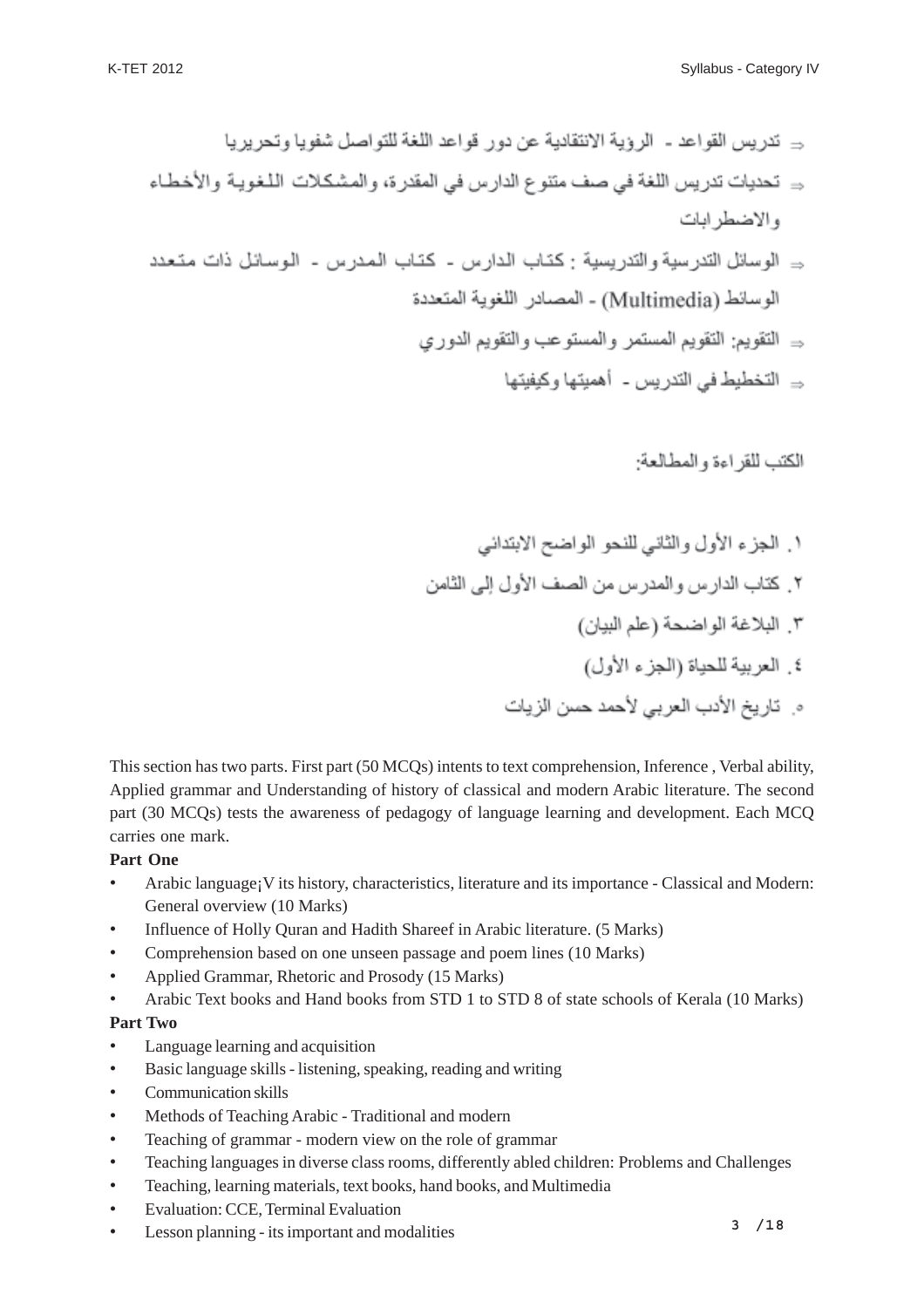<u>द्विंदी भाषा और लिपि</u>

# **2. HINDI**

#### $\hat{B}$ देवी पाठ्यक्रम

# **¶……π…… EÚ… ∂…I…h…∂……∫j… (Pedagogy of Language development)**

भाषार्जन प्रक्रिया - भाषा का नया परिप्रेक्ष्य - सैद्धांतिक आधार। - सर्वभाषा व्याकरण (Universal Grammar) -सामाजिक ज्ञान निर्मितिवाद (Social Constructivism) - बहुमुखी बुद्धि सिद्धांत (Theory of Multiple Inteligence)

(3)  $\overline{\text{M}}$ क्तिपरक शिक्षण शास्त्र - कथानक का महत्व l $\qquad \qquad \text{(2)}$ आख्यान एक शैक्षणिक उपकरण के रूप में - समेकित दक्षता - अर्थग्रहण कैसे सुनिश्चित करें? (2)  $\overline{v}$ संशोधन प्रक्रिया - स्वनिर्धारण  $(5)$ अन्य भाषा की कक्षा में मातृभाषा की भूमिका ।  $(1)$ ¥……S…x…, ±…‰J…… - S…j…"™… §……S…x… +…ËÆ˙ ±…‰J…x…, V…Ë ¥…EÚ ¥……S…x…, V…Ë ¥…EÚ ±…‰J…x…\* (3) अध्येता और पाठ्य - सामग्री गतिविधि का संबंध - भाषार्जन और भाषा के बारे में अध्ययन - शैक्षणिक उपकरण -विश्लेषणात्मक प्रश्न ।  $(2)$ आंकन और मूल्यांकन ।  $(2)$ भाषा शिक्षण की चुनौतियाँ  $\vert$   $\vert$ कक्षा वातावरण $(1)$ शिक्षण सामग्रियाँ - तकनीकी का उपयोग ।  $(2)$ भाषाई कौशल - श्रवण, भाषण, वाचन, लेखन - आशयग्रहण - सृजनात्मकता ।  $(5)$ विशेष मदद चाहनेवाले छात्रों (Children with special needs) को अध्ययन - संयोजित अध्ययन (Inclusive Education)

#### **¥…π…™… (CONTENT)**

| 1. हिंदी की प्रमुख बोलियाँ- ब्रज, अवधी, खड़ीबोली         | (2) |
|----------------------------------------------------------|-----|
| 2. देवनागरी लिपी                                         | (2) |
| हिंदी साहित्य का इतिहास                                  |     |
| 3. वीरगाथा काल - चंदबरदाई-पृथ्वीराज रासो                 | (1) |
| 4. भक्तिकाल - निर्गुण काव्यधारा- कबीरदास                 | (1) |
| 5. सगुण काव्यधारा-सूरदास और तुलसीदास की प्रमुख रचनाएँ    | (2) |
| 6. रीतिकाल- बिहारीलाल                                    | (1) |
| 7. द्विवेदी युग-अयोध्यासिंह उपाध्याय हरिऔध -प्रिय प्रवास |     |
| मैथिली शरण गुप्त - पंचवटी                                |     |
|                                                          |     |

(1)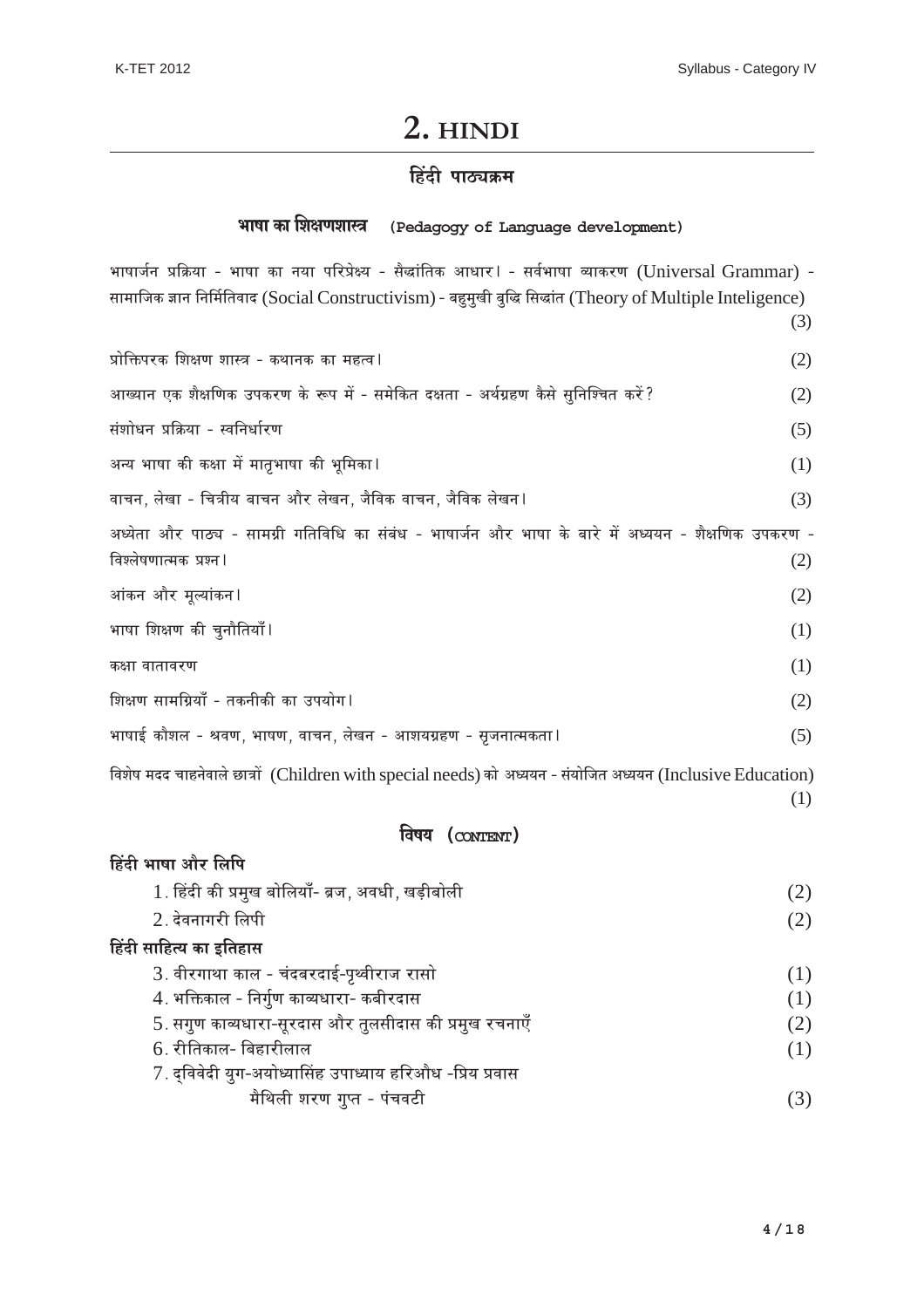| 8. छायावाद                                  | (5) |
|---------------------------------------------|-----|
| जयशंकर प्रसाद - आँसू                        |     |
| सुमित्रानंदन पंत - प्रथम रश्मि              |     |
| सूर्यकांत त्रिपाठी निराला - जुही की कली     |     |
| महादेवी वर्मा - मेरे दीपक                   |     |
| 9. प्रगतिवाद - नागार्जुन-कालिदास            | (2) |
| $10$ . प्रयोगवाद - अज्ञेय -नदी के द्वीप     | (2) |
| $11$ . समकालीन कविता                        | (2) |
| कुमार अंबुज- एक आदमी जंगल में               |     |
| 12. नाटक : जयशंकर प्रसाद- स्कंदगुप्त        | (2) |
| मोहन राकेश- आषाढ़ का एक दिन                 | (2) |
| 13. उपन्यास ः प्रेमचंद - निर्मला            | (2) |
| मन्नू भंडारी - आप का बंटी                   | (2) |
| 14.कहानी : प्रेमचंद-पूस की रात              | (1) |
| यशपाल- दुःख                                 | (1) |
| उषा प्रियंवदा- वापसी                        | (1) |
| 15. रेखाचित्र : - महादेवी वर्मा - गिल्लु    | (2) |
| $16$ . आत्मकथा ः हरिवंशराय बच्चन की आत्मकथा | (1) |
| प्रयोजनमूलक हिंदी                           |     |
| 17. राष्ट्रभाषा और राजभाषा                  | (3) |
| 18. पारिभाषिक शब्दावली                      | (2) |
| व्याकरण                                     |     |
| 19. वर्ण-विचार                              | (1) |
| $20.$ संज्ञा                                | (2) |
| $21.$ सर्वनाम                               | (2) |
| $22.$ विशेषण                                | (2) |
| 23. क्रिया                                  | (4) |
| $24.$ कारक                                  | (2) |
| 25. उपसर्ग, प्रत्यय                         | (1) |
| $26.$ वाच्य                                 | (2) |
| मुहावरे एवं लोकोक्तियाँ                     |     |
| $27.$ मुहावरा                               | (1) |
| $28.$ लोकोक्ति                              | (1) |
|                                             |     |

Reference:

1. Hindi Text Books and hand books : std. V to XII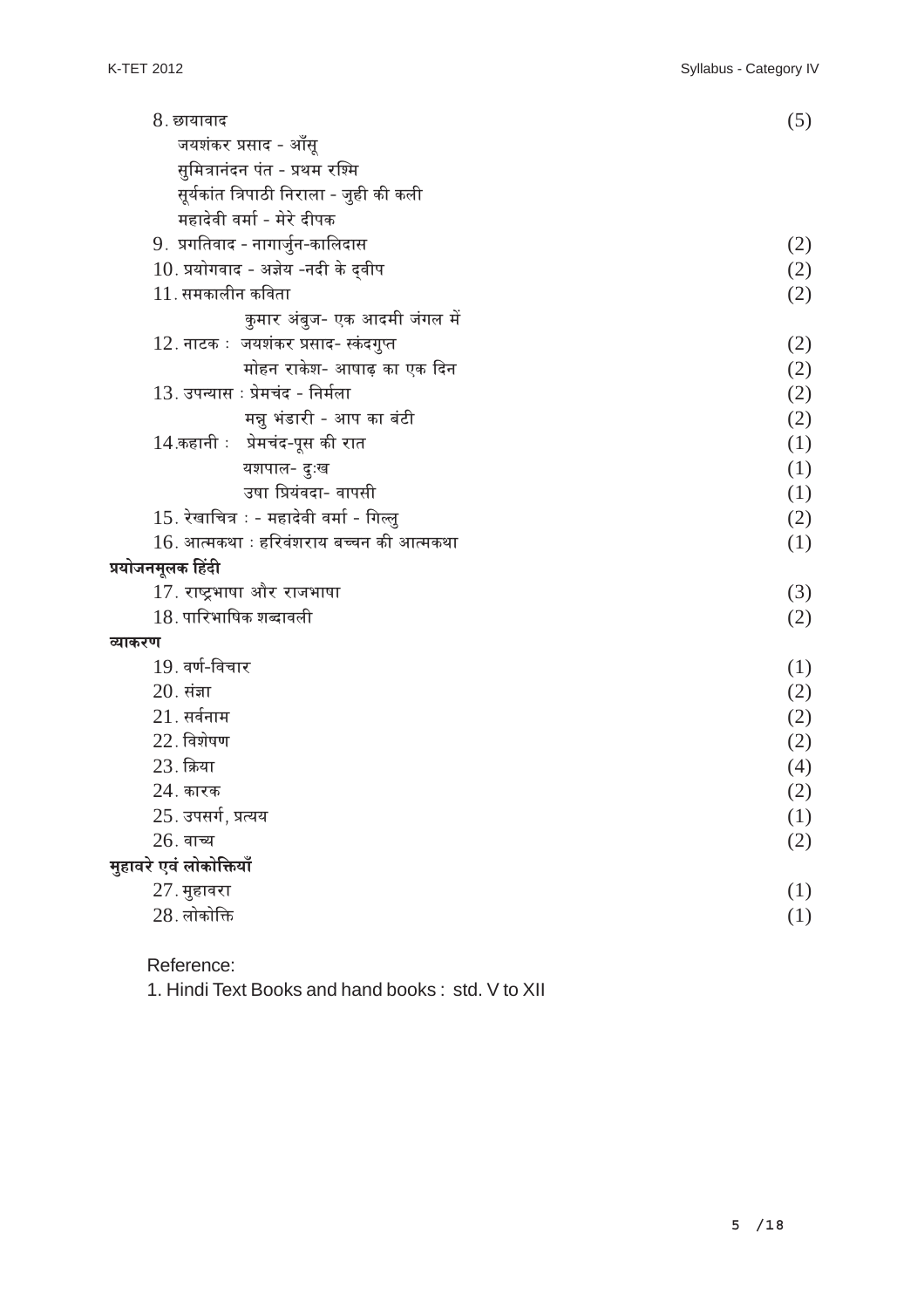# **3. SANSKRIT**

|                                                               | ${\bf A.}$ शिक्षाशास्त्रावगमः ।  बहुविकल्पमातृकाप्रश्नाः<br>(30) |                                                                                                                                                                            |      |  |  |
|---------------------------------------------------------------|------------------------------------------------------------------|----------------------------------------------------------------------------------------------------------------------------------------------------------------------------|------|--|--|
|                                                               | (अ $)$                                                           | भाषावगमः।                                                                                                                                                                  |      |  |  |
|                                                               |                                                                  | का नाम भाषा । भाषागोत्राणि । भाषासु संस्कृतस्य स्थानम् । श्रवण - भाषण - वाचन लेखन - नैपुण्यः । भाषाधर्माः<br>- ग्रहणम् - प्रकटनम् - आस्वादनम् । संस्कृतपठनस्योद्देश्यानि । |      |  |  |
|                                                               | (आ $)$                                                           | भाषाबोधनतत्वानि ।                                                                                                                                                          |      |  |  |
|                                                               |                                                                  | बोधनविधिसूत्राणि (Maxims of Language Teaching)                                                                                                                             |      |  |  |
|                                                               | $(\overline{\mathbf{x}})$                                        | संस्कृत शिक्षणविधयः (Methods of teaching Sanskrit)                                                                                                                         |      |  |  |
|                                                               |                                                                  | गुरुकुल - भण्डार्कर् - पाठ्पुस्तक - समन्वय पद्धतयः । गद्यशिक्षणम् । पद्यशिक्षणम् । व्याकरणशिक्षणम् । नाटकशिक्षणम् ।<br>रचनाशिक्षणम् ।                                      |      |  |  |
| $(\xi)$<br>भाषापठनसमुपगमः । (Approaches of Language learning) |                                                                  |                                                                                                                                                                            |      |  |  |
|                                                               |                                                                  | व्यवहारवादः । ज्ञाननिर्मितिवादः । समस्याधिष्ठित  पठनम् । विमर्शनात्मक  पठनम् । बहुमुखबुद्धिसिद्धान्तः ।                                                                    |      |  |  |
|                                                               | सङ्कलित शिक्षा ।<br>$(\overline{s})$                             |                                                                                                                                                                            |      |  |  |
|                                                               | $(\overline{\mathbf{x}})$                                        | मूल्यनिर्णयः।                                                                                                                                                              |      |  |  |
|                                                               |                                                                  | साम्प्रदायिकमूल्यनिर्णयः । निरन्तरमूल्यनिर्णयः । स्वयंमूल्यनिर्णयः । परस्परमूल्यनिर्णयः । वार्षिकमूल्यनिर्णयः । श्रेणीकरणम्<br>(Grading)                                   |      |  |  |
|                                                               |                                                                  | Ref: 1. संस्कृताध्यापनस्य नूतनप्रविधयः by CHLN SARMA & Fatheh Singh                                                                                                        |      |  |  |
|                                                               |                                                                  | 2. संस्कृताध्यापनम् by Dr. Sahadeven                                                                                                                                       |      |  |  |
| В.                                                            |                                                                  | विषयः । (Content) बहुविकल्पमातृकाप्रश्नाः                                                                                                                                  | (60) |  |  |
|                                                               |                                                                  | अदृष्टं गद्यभागं/नाटकं पठित्वा तद्गत - प्रश्नानामुत्तराणामङ्कनम् । बहुविकल्पमातृकाप्रश्नाः                                                                                 | (5)  |  |  |
|                                                               |                                                                  | अदृष्टं श्लोकं/सुभाषितं पठित्वा तद्गत - प्रश्नानामुत्तराणामङ्कनम् । बहुविकल्पमातृकाप्रश्नाः                                                                                | (5)  |  |  |
|                                                               |                                                                  | संस्कृतशास्त्रं संस्कृत साहित्यम् च (15) केरलीय संस्कृतकृतयः (3) आनुकालिकविषयाः (2)                                                                                        |      |  |  |
|                                                               |                                                                  | आहत्य 20 बहुविकल्पमातृका प्रश्नाः                                                                                                                                          | (20) |  |  |
|                                                               |                                                                  | व्याकरणम्                                                                                                                                                                  |      |  |  |
|                                                               |                                                                  | धातुपदलकारपुरुषवचनानि $(2)$                                                                                                                                                |      |  |  |
|                                                               |                                                                  | अन्तलिङ्गविभक्तिवचनानि (2)                                                                                                                                                 |      |  |  |
|                                                               |                                                                  | सन्धिः (5)                                                                                                                                                                 |      |  |  |
|                                                               |                                                                  | कारकम् $(5)$                                                                                                                                                               |      |  |  |
|                                                               |                                                                  | समासः $(2)$                                                                                                                                                                |      |  |  |
|                                                               |                                                                  | प्रयोगः $(2)$<br>संज्ञाप्रकरणम् $(2)$                                                                                                                                      |      |  |  |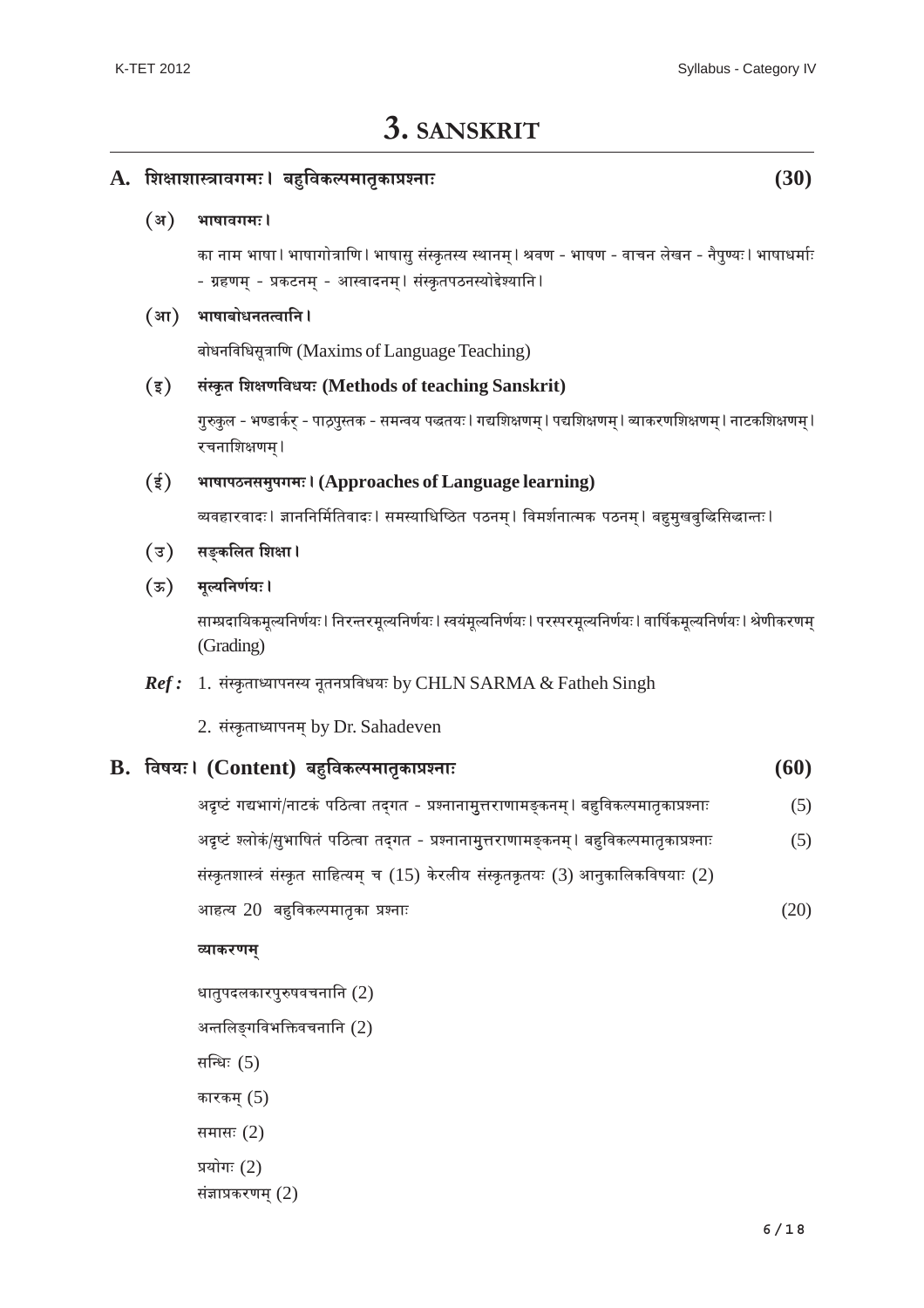आहत्य  $20$  बहुविकल्पमातृकाप्रश्नाः  $(20)$  $a$ कड़ूकाराः

अनुप्रासः, यमकम्, श्लेषः, काव्यलिङ्गम्, उपमा, रूपकम्, उत्प्रेक्षा, दीपकम्, अर्थान्तरन्यासः, उल्लेखः।  $\overline{\text{Mie}}$  5 बहुविकल्पमातृकाप्रश्नाः  $(5)$ 

#### **¥…fik…®…¬**

वर्णानां गुरुलघुविवेचनं गणनिर्णयञ्च । अनुष्टुप्, इन्द्रवज्रा, रथो<mark>द्धता पूष्पिताग्रा, उपजातिः, वंशस्थम् स्रग्धरा</mark>, ®…… ±…x…", ¥…∫…xi… i…±…EÚ…, ∂……n⁄«˘±… ¥… GÚ b˜ıi…®…¬\* +…Ω˛i™… 5 §…Ω÷˛ ¥…EÚ±{…®……i…fiEÚ…|…∂x……&\* (5)

*Ref :* 1. SCERT द्वारा निर्दिष्टानि पञ्चमीतः द्वादशकक्ष्यापर्यन्तानि पाठपुस्तकानि हस्तपुस्तकानि च । (संस्कृतविद्यालयानां अक्कादमिक विद्यालयानां च)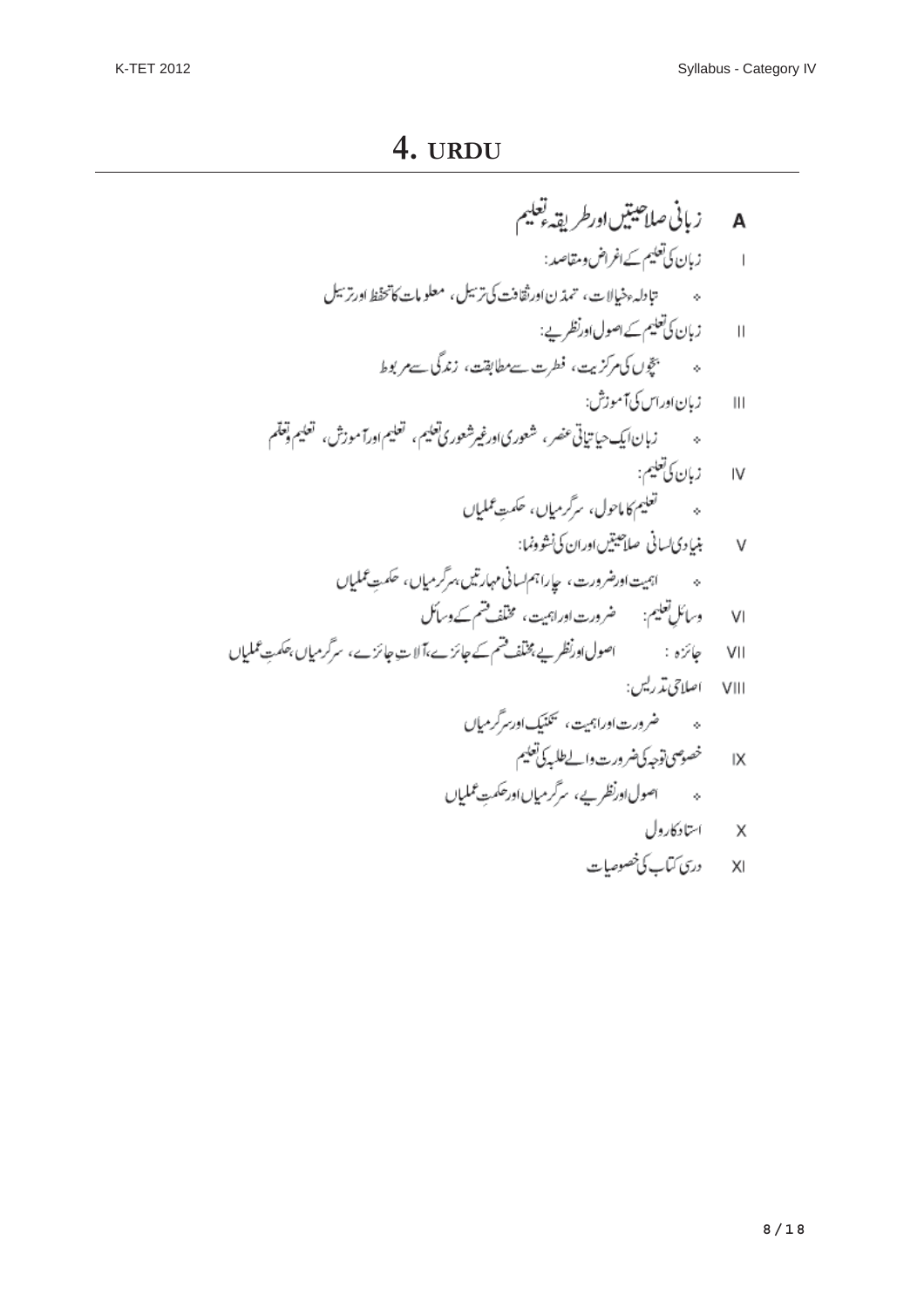ه  
\nه دېتاپن دبل کشهرا : 
$$
میرق میری، خولېییر درد، مرداتای، موتی\nه دېتاپنکھنو کشمرا :  $تاتی، آشی\nه  $5x, y$ وگورا  
\nه  $6x, y$ وگورا  
\nه  $6x, y$ وگارا  
\nه  $6x, y$ وگارا  
\nه  $7x$ وگارا  
\nه  $7x$ وگارا  
\nه  $8x$ وگو<sup>ش</sup>وکرا  
\nه  $8x$ وگو<sup>ش</sup>را  
\nه  $8x$ و<sup>ا</sup>و<sup>ن</sup>و<sup>ا</sup>وک،  $8x$ م<sup>و</sup>سیاتات و آبرالدآبادی،  
\nه  $8x$ وگو<sup>ش</sup>وکرا  
\nه  $18x$ و<sup>ا</sup>و<sup>ا</sup>وک،  $8x$ م<sup>ا</sup>یات و آبیدیه و<sup>ا</sup>وک،  $9x$ م<sup>و</sup>سیات، اقبارا<sup>ر</sup>وک  
\nه  $3x$ و<sup>ا</sup>و<sup>ا</sup>و<sup>ا</sup>و<sup>ا</sup>و<sup>ا</sup>و<sup>ا</sup>و<sup>ا</sup>و<sup>ا</sup>و<sup>ا</sup>و<sup>ا</sup>و<sup>ا</sup>و<sup>ا</sup>و<sup>ا</sup>و<sup>ا</sup>و<sup>ا</sup>و<sup>ا</sup>و<sup>ا</sup>و<sup>ا</sup>و<sup>ا</sup>و<sup>ا</sup>و<sup>ا</sup>و<sup>ا</sup>و<sup>ا</sup>و<sup>ا</sup>و<sup>ا</sup>و<sup>ا</sup>و<sup>ا</sup>و<sup>ا</sup>و<sup>ا</sup>و<sup>ا</sup>و<sup>ا</sup>و<sup>ا</sup>و<sup>ا</sup>و<sup>ا</sup>و<sup>ا</sup>و<sup>ا</sup>و<sup>ا</sup>و<sup>ا</sup>و<sup>ا</sup>و<sup>ا</sup>$
$$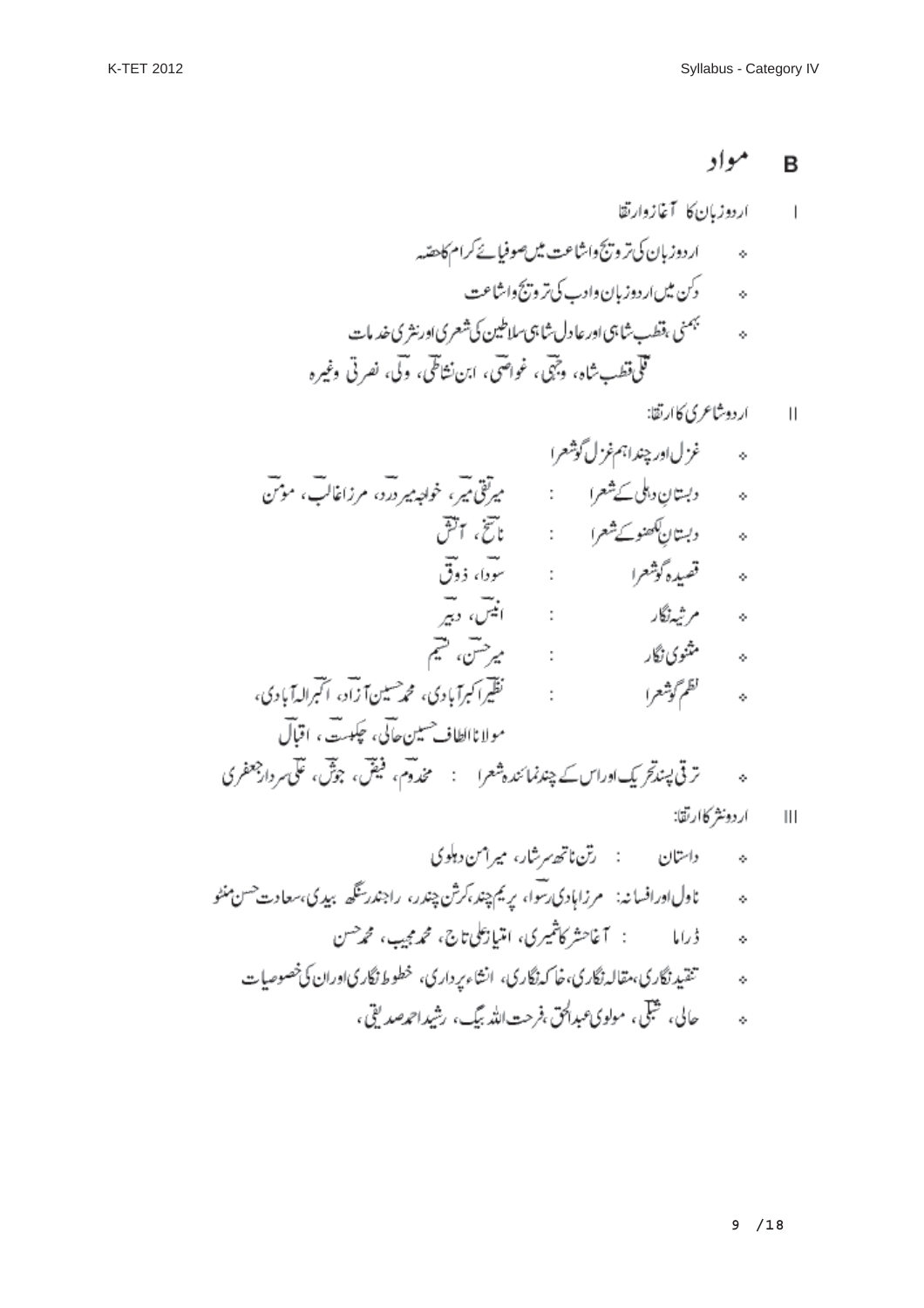| پیانهٔ موادبرائے سوالات |              |                                 |  |
|-------------------------|--------------|---------------------------------|--|
| سلور                    | تعداديبوالات | مواد                            |  |
| 1x5                     | ۵            | اردوزبإن كى ابتدا               |  |
|                         |              | د حس میں اردو                   |  |
| 1x20                    | ۲÷           | اردوشاعري كاارتقا               |  |
| 1x25                    | ۲۵           | اردو نثر                        |  |
| 1x10                    | I٠           | قواعد                           |  |
| 1x30                    | ٣٠           | زبانى صلاحيتين اورطر يقه وتعليم |  |
|                         | ٩٠           |                                 |  |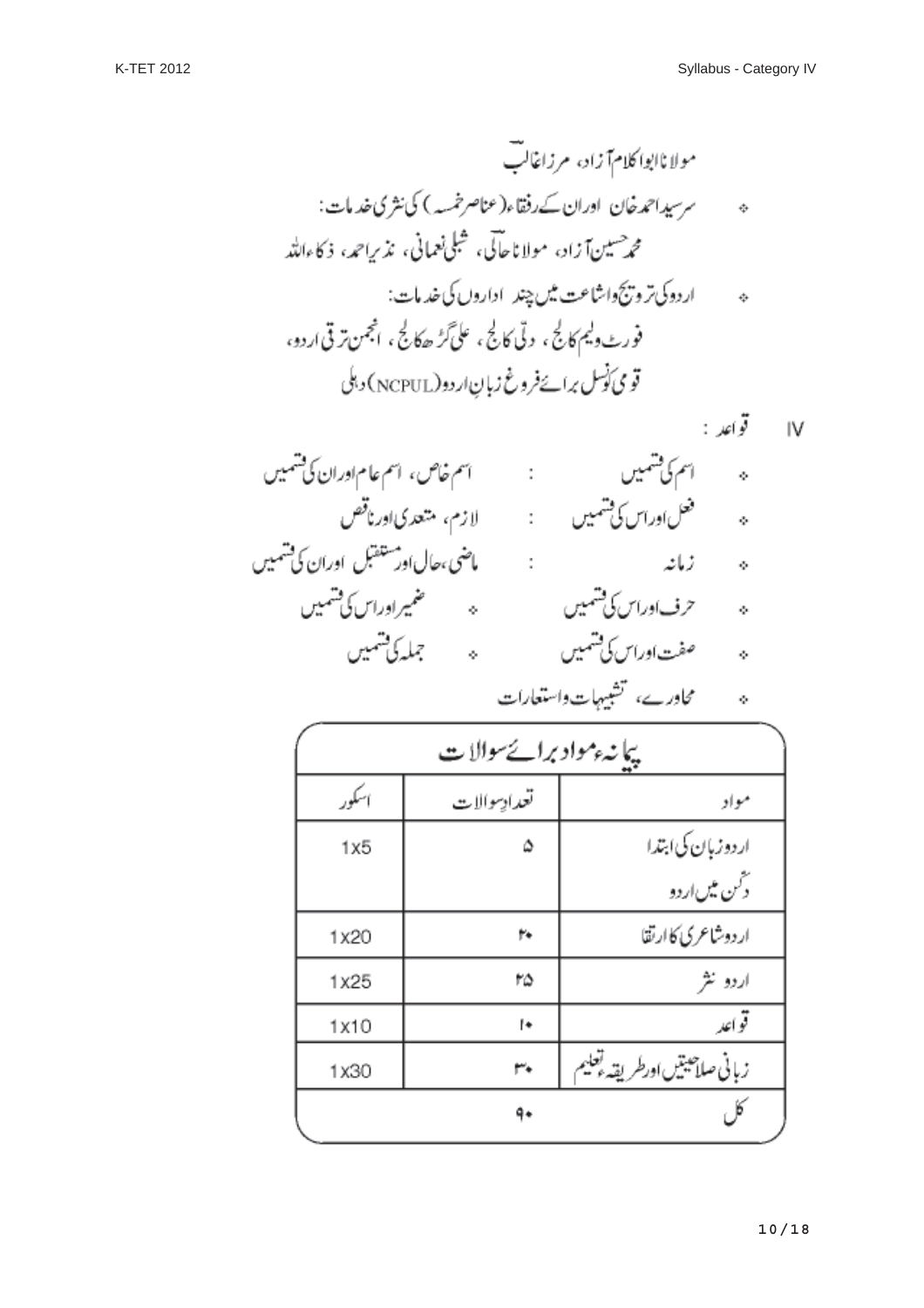# **5. PHYSICAL EDUCATION**

#### **I. Foundation, Philosophy and History of Physical Education**

- a) Definition, aims and objectives of Physical Education Scope and nature of Physical Education-Modern concept of Physical Education and its inter-disciplinary approach- Sports Sciences including Sports Medicine, Biomechanics, Kinesiology, Exercise Physiology, Sports Psychology.
- b) Biological Principles Biological basis of life, Growth and development, Biped position, Individual differences- Heredity and environment- Sex differences- Body types- Anatomical age- Physiological age- Chronological age and mental age.
- c) Philosophical Principles: Philosophy- meaning and nature- Educational philosophy applied to Physical Education - Naturalism, idealism, pragmatism, realism, existentialism- Contribution of following educational philosophers- Rousseau, Froebel, Dewey, Gandhiji and Tagore.
- d) History: Physical Education in ancient Greece, Rome Physical Education in ancient India- Vedic period and epic period- National Sports Awards- SAI, NSNIS, NYK, PYKKA, TPFP- Ancient and modern Olympics games, Asian games, Common wealth games and SAF games, Youth Olympic Games (YOG).

#### **II. Management of Physical Education and Sports**

Meaning, Importance and scope of management - Principles and guidelines of management- Skills of management- Management structure for Physical Education and Sports programmes (SAI, SGFI, KSSC,IOA) - Facility management- Playfield preparation, layout and maintenance - Purchase, Care, maintenance and repair of equipment- Planning and budgeting - Storekeeping- Stock register- Stock verification.

#### **III. Anatomy, Physiology, Kinesiology and Biomechanics**

- a) Cell, Tissue, organ and system, cell divisions Structure and functions of blood- Classifications and functions of bones- Structural and functional classification of muscles- Cardiac and smooth muscles-Definition and classification of joints.
- b) Physiology: Digestion, absorption and transportation of nutrients, Organs associated with excretion and their functions- Structure of neuron- Functions of important parts of nervous system (brain and spinal cord)- Secretions and functions of endocrine glands (Pituitary and thyroid)- Functions of sense organs (skin, eye, nose, tongue and ear)- Cardiac output - Stroke volume - Heart rate- Venous Return - Blood pressure - Vital capacity - Tidal volume - VO2max -BMI-BMR- Aerobic and anaerobic activities- Oxygen debt- Second wind.
- c) Kinesiology and Biomechanics: Definitions and role of Kinesiology and Biomechanics in Physical Education and Sports- Fundamental and anatomical positions- Orientation of planes and axes of motion- Fundamental joint movements and related muscles- Types of muscular contraction- Definition and brief explanation of following terms: mass, weight, force, motion and its types, equilibrium, friction and momentum, levers and its types, anatomical levers, Newton's laws of motion, speed, velocity, acceleration, spin, water buoyancy, centrifugal and centripetal force, work, power and energy, centre of gravity, pressure, moment of force, moment of inertia, projectiles, momentum and impulse, impact and elasticity, air resistance and water resistance.

#### **IV. Psychology and Sociology**

a) Psychology: Definition and nature of Psychology- Branches of Psychology-Educational and Sports psychology- Methods of Psychology- Learning- Definition, types and nature of learning- Laws of learning- Transfer of learning- Motivation- Personality- Personality and sports performance-Competition anxiety and its causes and ways to overcome competitive anxiety.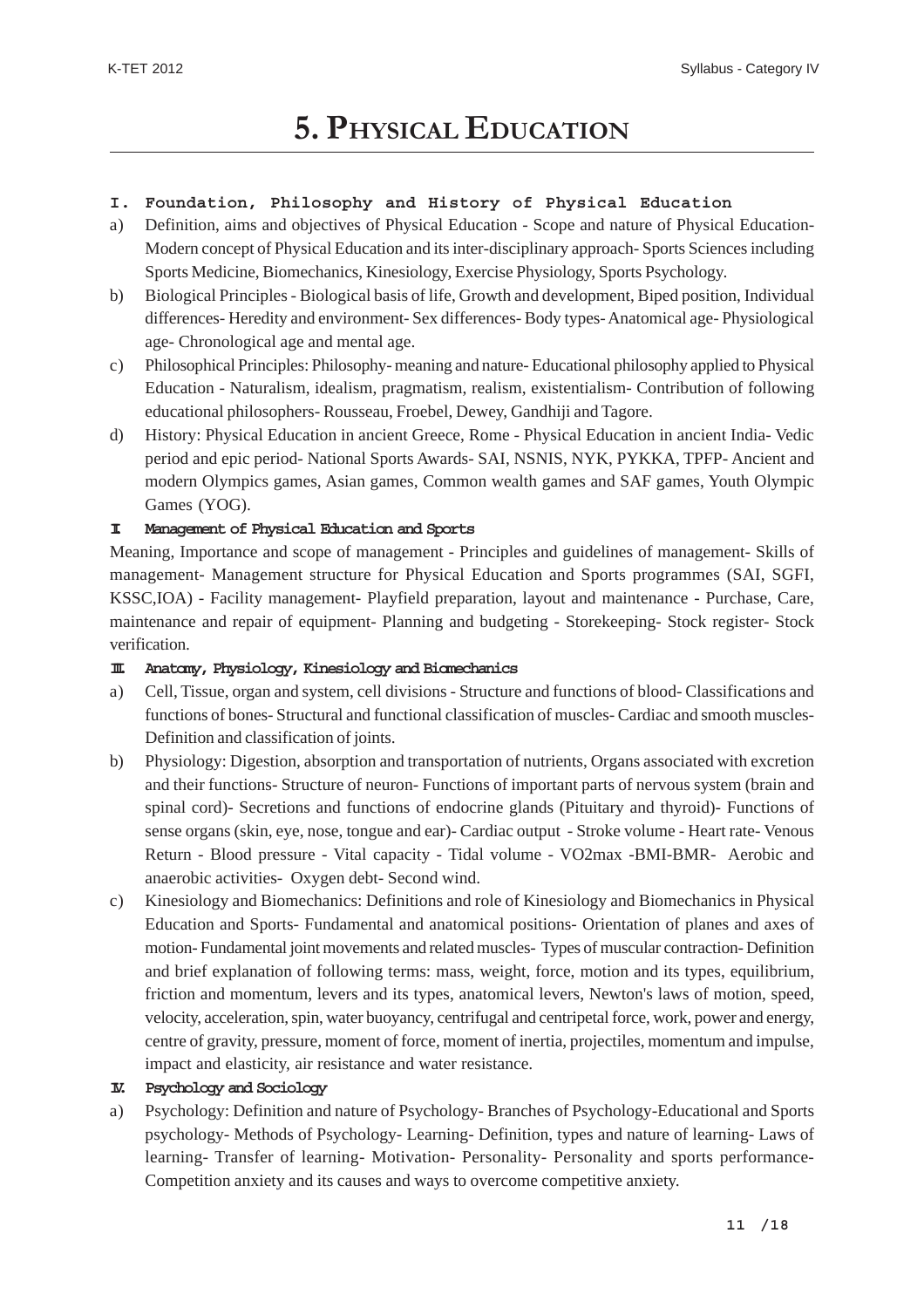- b) Sociology: Nature and scope of sociology- Socialization- Social stratification- Social control- Groups, crowds and public- Values of sports in society- Sports and mass media- Sports and politics- Role of sports in national integration and world peace.
- **V. Health Education, First-Aid, Corrective and Adapted Physical Education**
- a) Health Education: Definitions, determinants and spectrum of health, Communicable diseases- disease cycle, method of disease transmission- immunity- concept of hygiene- community health- Nutrition-Classification of foods- Proximate principles - important sources and functions of vitamins and minerals- Balanced diet- Under nutrition- Malnutrition- Lifestyle diseases: Type II diabetics, Hypertension, osteoporosis, obesity, heart diseases.
- b) First-Aid: Definition, Principles of first-aid- Wounds, types and its management- Common sports injuries and its management- CPR- RICE- ABC of first-aid- First-aid for burns, scalds, animal bite, snake bite, heat stroke, drowning- Electric shock- Safety at home- safety at school- Safety at sports and Physical Education.
- c) Corrective Physical Education: Definition and concept of posture- disadvantages and causes of bad posture- Types of postural deviations and its causes- Khyphosis, lordosis, scoliosis, knock-knees, bow-legs, flat foot- Massage and its classifications- Principles of prevention of injuries- treatment of postural deviation through corrective excercises.
- d) Adapted Physical Education: Definition of disabling conditions Desigining Physical Education programmes for differently abled students - Benefits of Physical Education for students with disabilities - Recreational sports opportunities- Competition opportunities: Paralympics - Classification of disability: Physical disabilities, Mental retardation, Visual impairment, Hearing impairment , Behavioral disorders, Characteristics and functional limitations of the above disabilities

#### **VI. Teaching Methodology in Physical Education**

Definitions and Functions of Education - Types of Education- Formal, Informal and Non-formal education - Principles of teaching - Teaching Methods in Physical education: Lecture Method, Command Method , Demonstration Method, Imitation Method, Project Method, Discussion Method, Group Directed Practice Method, Dramatisation, At Will Method, Set Drill Method , Whole Method, Part Method, Whole-Part-Whole Method, Stage-Whole Method- Presentation Techniques : Meaning Importance and step involved in presentation, Preparation-Personal and Technical, Command-Its types, command used in different situations, Formation-Its types, and situations for using different formations, Class Management-Meaning and Principles, Practice Teaching, Micro Teaching- Educational Technologies: Importance of teaching aids, Criteria in selecting teaching aids, Information and Communication Technologies (ICT) in Physical Education. Lesson Planning: Meaning and objectives of Lesson Plan, Principles of Lesson Plan, Types and parts of lesson plan - Tournaments: Types of Tournaments, Types of fixtures, Organisation of tournaments, Event Management. - Intramurals: Objectives of intramural, Organisation of Intramural competitions, Annual sports day - Extramurals: Objectives of extramural competitions.

#### **VII. Test & Measurements in Physical Education & Sports**

a) Meaning of the terms: test, measurement and evaluation- -Need and importance of test, measurement and evaluation in physical Education- Criteria in the selection of test - Scientific Authenticity, Validity, Reliability , Objectivity, Norms , Administrative feasibility, Educational applications - Administration of a testing programme- Duties before, during and after testing- Measurement of Cardio respiratory function - Cooper's 12 minute Run/Walk test, Harvard's step test and its modifications -Measurement of motor fitness- AAHPER physical fitness test battery, JCR test- Measurement of general motor ability- Barrow motor ability test (Men), Scott Motor ability test (Women), Mc Cloys' general motor ability test- Measurement of Strength -Kraus-Weber minimum muscular fitness test, Roger's physical fitness index.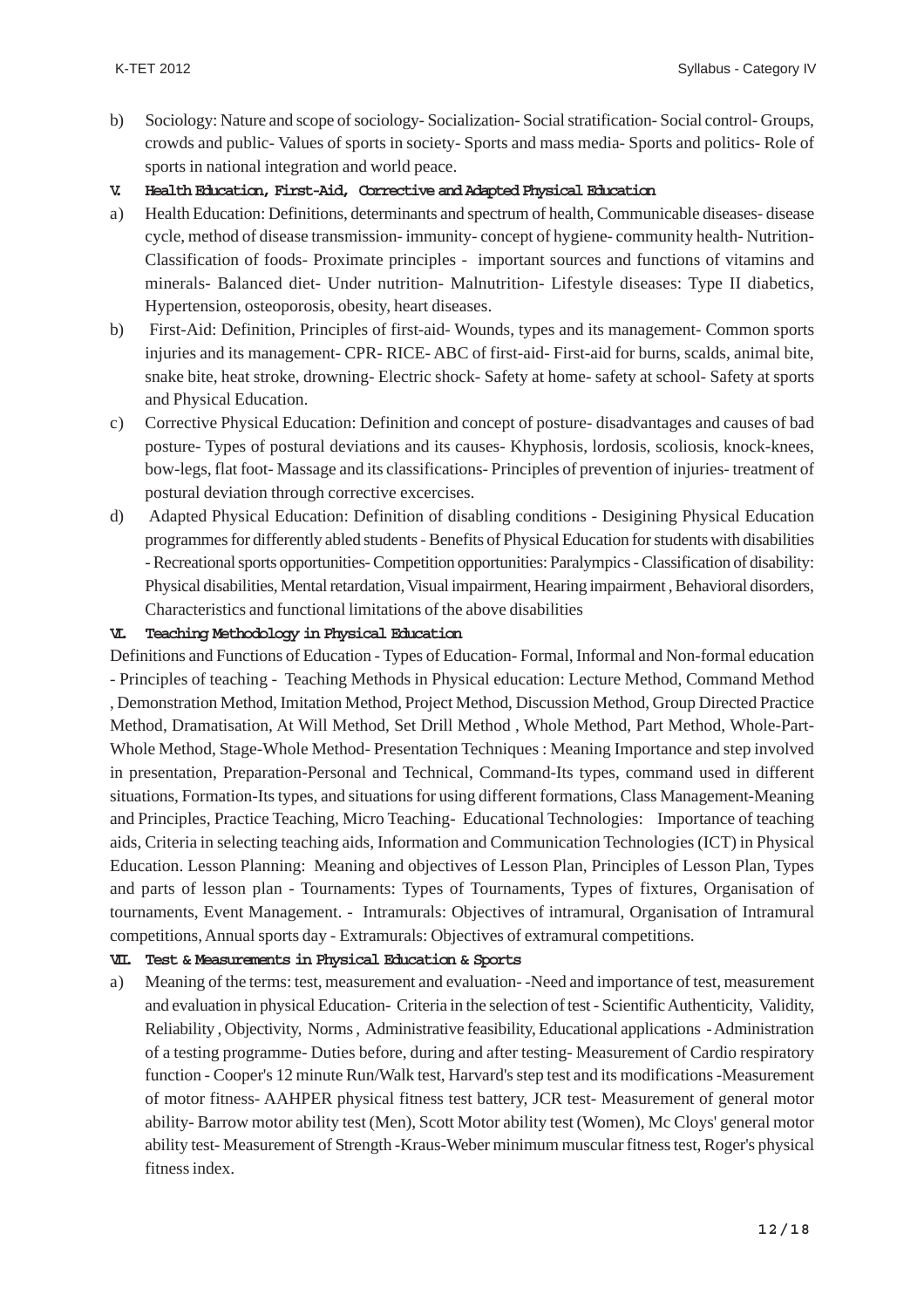Sport Skill Tests: Basketball: Johnson's basketball test, Knox basketball test - Football: AAHPER football test, McDonald Soccer test- Volleyball: Brady volleyball test, AAHPER volleyball test - Badminton: Lockhart and McPherson's test, French short-serve test - Tennis: Broer Miller test, Dyer's test- Hockey: Friedel field hockey test- Frank-Tyson's Cricket skill tests.

- b) Anthropometry: Girth measurements Width measurements -Height and weight readings Skinfold measurements -Body composition and indices.
- c) Statistics: Measures of Central Tendency (Mean, Median and Mode)- Measures of Variability ( Range, Quartile Deviation and Standard Deviation).
- d) Rules and measurements of selected games: Track & Field- Basketball- Football- Volleyball- Hockey-Cricket- Shuttle Badminton-Table Tennis- Handball- Kho-Kho- Kabaddi-Swimming.

#### **VIII. General Theory and Methods of Training**

- a) Definitions of conditioning, training, coaching and sports training- Objectives and principles of sports training- Training load- Load adaptation process, super compensation, overload- signs and symptoms of overload, remedial measures and methods of overcoming overload.
- b) Physical Fitness: Definition of physical fitness, health-related physical fitness skill/performance related physical fitness - components of physical fitness.
- c) Strength: Definition of strength Types of strength Factors determining strength Methods of strength training - Endurance : Definition of endurance - Classification of endurance - Factors determining endurance - Methods of endurance training- Basic methods of conditioning- continuous method, interval method, repetition method- Speed: Definition of speed - Types of speed abilities - Factors determining speed - Methods of developing speed abilities- Speed barrier - Flexibility: Definition of flexibility - Types of flexibility- Factors determining flexibility- Methods of flexibility training-Coordinative abilities: Definition of coordinative abilities- Importance of coordinative abilities- Types of coordinative abilities- Methods to develop coordinative abilities
- d) Technical training: Definition of technique Importance of technique- Process of technique learning (phases of skill acquisition) - Methods of technique training- - Concept tactics and strategy- Periodical cycles (micro, meso and macro cycles) - Principles of Planning- Periodisation- Definition of periodisation , Importance of periodisation, Types of periodisation.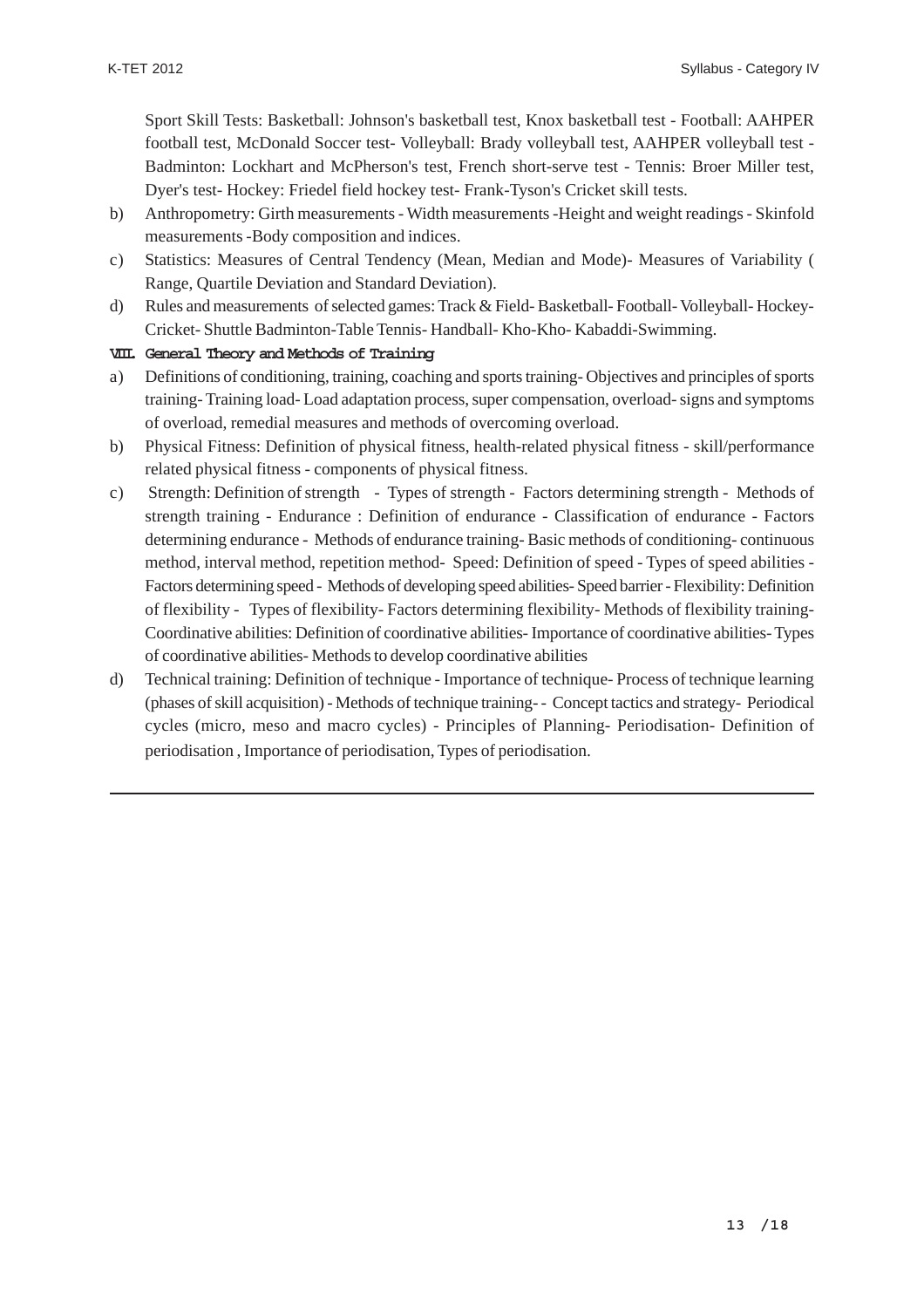## **6. Drawing**

To develop an awareness of the basic principles of art in students so that they can articulate in Visual language.

#### **Basic Elements**

Picture plane, Picture frame, line, shape, texture, Pigments, Various Media and materials, colour theory, composition, characteristics of space, volume, dimensions, Geometrical space, perceptual space, conceptual space, Space volume as medium of experience and expression in sculpture and perspective principles.

#### **Principles of Basic Elements**

Proportion, balance, harmony, Rhythm unity of form and composition. Art and its primitive beginnings, prehistoric cave paintings of Europe and India.

#### **History of Indian Art**

Indus valley civilization and its sculptures and monuments. Mauryan Art:--Buddhists Stupas and pillars-Evolution of Buddha image-Ajanta paintings. Gupta architecture and sculpture. Post-Gupta period-Medieval Hindu Temples, Chola, Pandya, Pallava, Kerala Murals and Folk and Ritual art of Kerala.

#### **History of World Art**

Pre-historic art :-Altamira -- Paleolithic Painting & Sculpture- Neolithic Pottery -- Magico-religious function of art

Greek Art- Roman architecture and sculpture-Early Christian Art-Byzantine art Art of the middle ages-Gothic art. Renaissance in Italy and Northern European countries-Leonardo da vinci, Michael Angelo, Raphael, Dutch realists of  $17<sup>th</sup>$  Century, Romanticism, "Realism" in  $19<sup>th</sup>$  Century

Impressionism-- Post impressionism -- Fauvism, Cubism--Expressionism-Futurism-abstraction-surrealism-Dadaism-Pop art, post modern art -Installations- Public art practices- contemporary art scene.

#### **Art Pedagogy**

Scope, role and nature of art education in School curriculum-- the rationale for including art subject supplementing learning process to see overall how it affect personality development.

Method of imparting the skill-

Constructive method: practical work-concept formation-Imagination

- 1. History of art and Ideas: ( to be narrated in story-telling style)
- 2. Simple introduction to some important aesthetic concepts
- 3. Description of great works of art stressing their significance of form-and- content relationship.
- 4. Arrange reproductions or electronic images of works of art and hold discussions on them -- motivate students to look at works and encourage them to interpret the works in their own words.
- 5. Introduce to the students simple pieces of description about a work written by noted art-writers and make them learn how to talk about/write about a work of painting or sculpture, stressing the form, content and meaning of the work.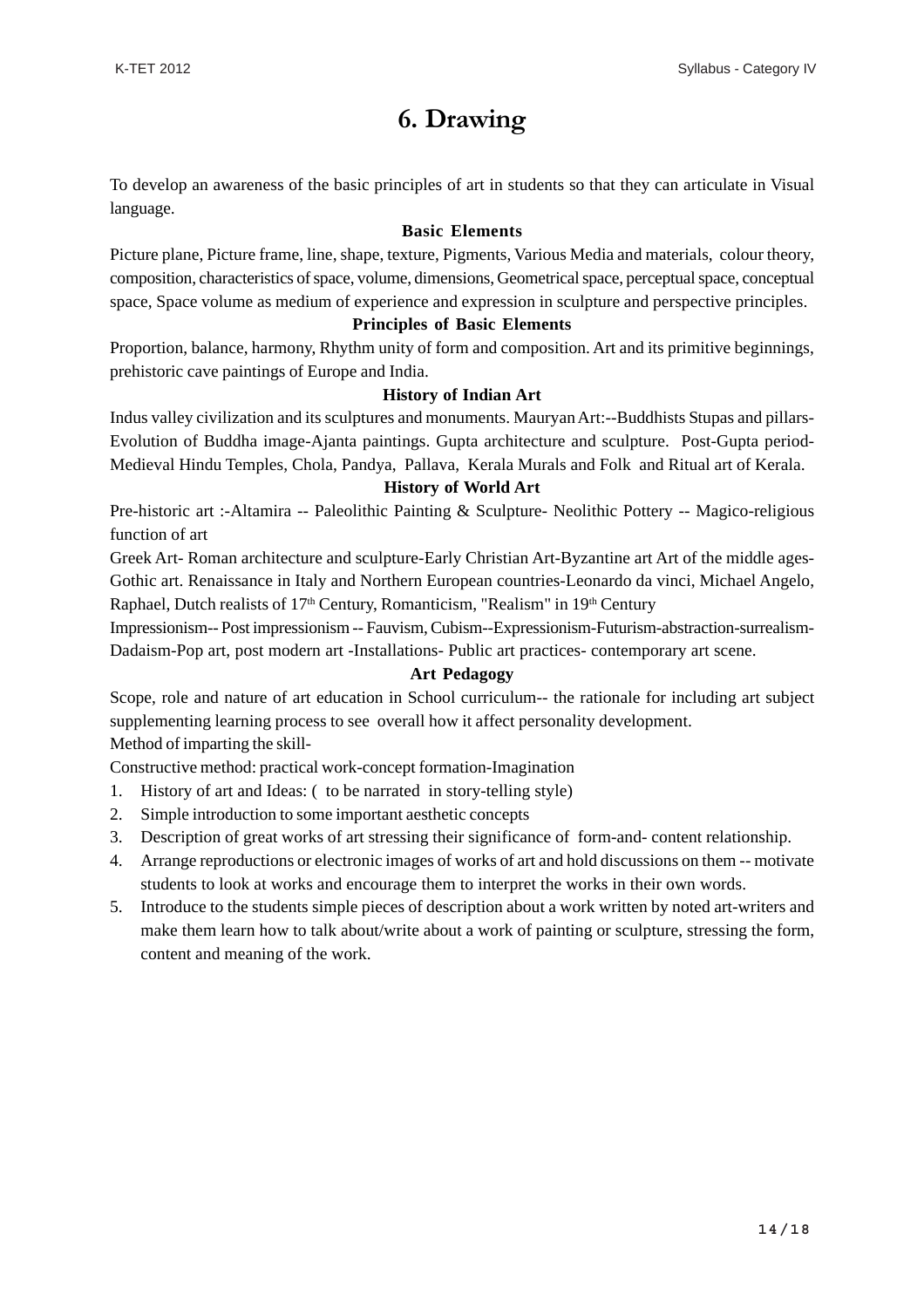### **7. SEWING**

#### **Contents**

#### **Sewing Machine**

- Different types of sewing machine Hand, treadle, electrical, over lock
- Parts of sewing machine and functions
- Care and maintenance
- Common problems and remedies while sewing
- Special attachments

#### **Tailoring Tools and Equipments**

• Measuring, Drafting, Cutting, Stitching, Pressing

#### **Body Measurement**

- Measurement of human body and its importance
- Dress form
- Eight head and ten head theory
- Measurement chart & relation of measurement

#### **Pattern Making**

- Precautions in making patterns, Lay out, grading, spec sheet
- Precautions in cutting cloth texture based and design based

#### **Hand Stitches used for Tailoring**

• Tacking, running, hemming, back, button hole, herring bone, over casting…..

#### **Fullness in garments**

- Seams, darts, tucks, pleats, ruffles, gathers, smocking
- Hemmed opening, continous opening, simple placket, mitred opening, fly opening, bound opening, shirt opening
- Buttonholes, buttons, hooks, eyes, zip, tape loops, rouleau loops
- Facing, Binding, Piping

#### **Raw Materials**

- Introduction to textiles
- Classification of fibres Natural and manmade
- Yarn manufacturing process, yarn particulars
- Different types of sewing threads, properties of sewing thread

#### **Fabric Forming**

• Features of looms - types of looms - weaving process

#### **Fabric Particulars**

Warp, weft, EPI, PPI selvedge, cloth width, weaving designs

#### **Finishing Process**

- Singeing, scouring, bleaching, mercerizing, sanforising, dyeing, printing, calendaring, shrinking, weighing, napping, glazing, embossing, moireing
- Roller printing, screen, block, stencil, spray, direct, discharge, resist
- Common dyes, methods and styles of dyeing

#### **Study of cloth**

- History of clothing
- Cotton, silk, linen, woolen, shiffon, net, rayon, polyester, nylon, velvet, canvas
- Selection of Fabrics according to climate, age, occupation, religion, cultural, political, festival
- Clothing care Stains removal, laundry
- Different Types of mending, darning, patching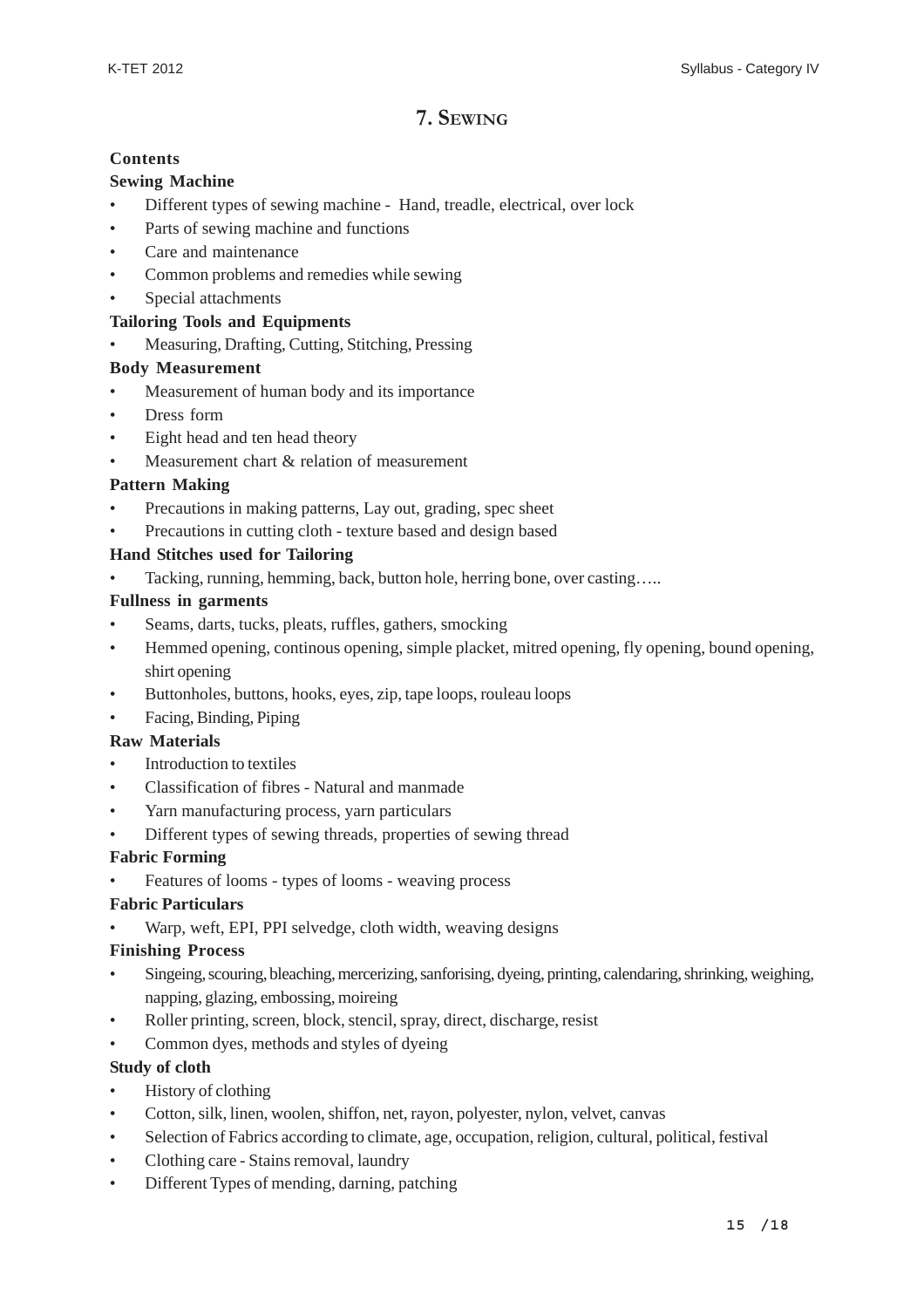#### **Technical Terms**

• Cross back, fly, lapels etc

#### **Knitting**

- Basic stitches, patterns, knowledge of tools
- **Crochet**
- Basic stitches, knowledge of tools
- **Embroidery**
- Hand embroidery tools
- Stitches and usage Out line stitches, chain stitches, border stitches, marking stitches, decorative stitches and ornamentation stitches
- Design Transferring Pouncing method, carbon, direct
- Design Enlarging and Reducing Square method, diagonal method
- Cut work, aplique work, shadow work, drawn thread work, mirror work, beads work, sequence work

#### **Fabric Painting**

• Primary colours, secondary colours, tertiary colours, warm and cool colours, colour wheel

#### **PEDAGOGY**

- Scope, role and nature of art and craft education in school curriculum the rationale for including craft subject – supplementing learning process – overall personality development
- Method of imparting the skill constructive method practical work concept formation imagination – instructional aids – use of audio visual equipments – practical records and albums – field visit – lesson planning – unit planning
- Directing learner interest approach
- Trends and development in garment manufacturing Socio economic considerations of fashion fashion designers – India and abroad
- Publications in the craft books and journals national level institutes in garment manufacturing education – NIFT – institutes involved in framing quality norms in the craft – ATIRA, NITRA
- Evaluation Constructing practical tests, assessing the skills.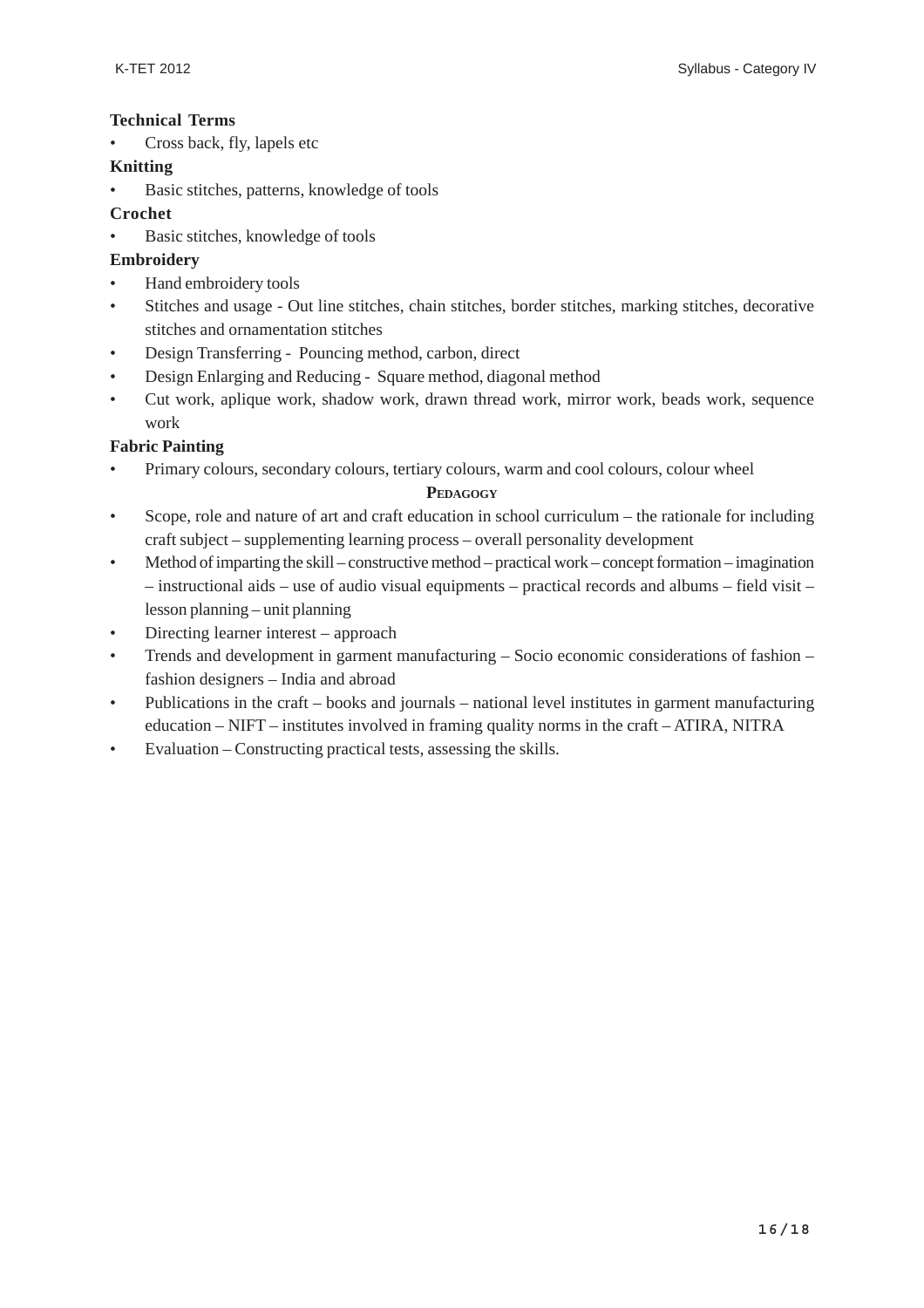### **8. MUSIC**

#### **Historical aspects of Music**

#### **Origin of music**

- Margi Desi
- Evaluation of Scales
- Forms in sacred music, their evaluation

#### **Music in Vedic Period**

- Udatha Anudatha ...
- Natya Sasthra by Bharathamuni, Bhrahdessi by Mathangamunni
- Sangeetharatnakara by Sarangadevan
- Swaramelakalanidhi by Ramamathyar
- Curriculum by Purandaradasa in mayamalavagowla Raga

#### **Pre and post period of Trinity**

- Ashtapathy of Jayadeva
- Bifurcation of Indian music as Hindustani and Karnatic music.

#### **Seats of music**

• Madura, Tanjur, Mysore, Travancore

#### • **LIFE SKETCH**

Thyagaraja, Deekshithar, Syamasasthri , Purandara dasar, Kshathrajnar,Narayanatheerthar, Jayadevar, Arunagiri nathar, Maharaja Swathithirunal Mahakavi Kuttamath, Kuttikunnjithankachi, Eravivarman thambi, K.C Kesava pilla, Papanasam Sivan, Neelakanda Sivan,

#### **Technical aspects of Music**

#### **Musical Terminology**

• Naada, Swara, Sruthi, Vadi, Samvadi, Vivadi, Anuvadi, Sthayi, Gruha, Jeeva, Nyasa, Amsa, Raga, Gamaka, Notation, ....

#### **Musical Forms**

• Geetha, Jathiswaram, Swarajathi, Thanavarnam, Daruvarnam,Padavarnam, Krithi, Keerthanam, Padam, Ragamalika, Javali, Thillana, Thirupukal, ......

#### **Ragalaekshanam**

- Mayamalavagoula , Kalyani, Hamasadwani, Sankarabharanam, Hindolam, Mohanam, Saveri, Thodi, Panthuvarali, Keeravani, Kharaharapriya, Chakravakam, Bilahari, Aarabhi, Vasantha, Abhogi, Kamboji, Bhairavi, Poorvikalyani, Madhyamavathi
- Sruthibhedha, 22 Sruthis, Dasavidagamagas, 72 Melakartha ragam Kadapayadi, Bhoothasankhya

#### **Origin and development of Thala**

- Sapthathala
- Scheme of 35 Thala, Jathi, Gathi, Angas, Shadanga, Dasaprana.
- Desadi -Madyadi Thala
- Chapputhala and its varities

#### **RecentTrends and development in music**

• Light music, film songs, Patriotic songs, Festival songs, Fution music, Karokea music, Music theraphy, Influence of Carnatic music on Kathakali music , Influence of Hinduathsni music on Carnatic Music